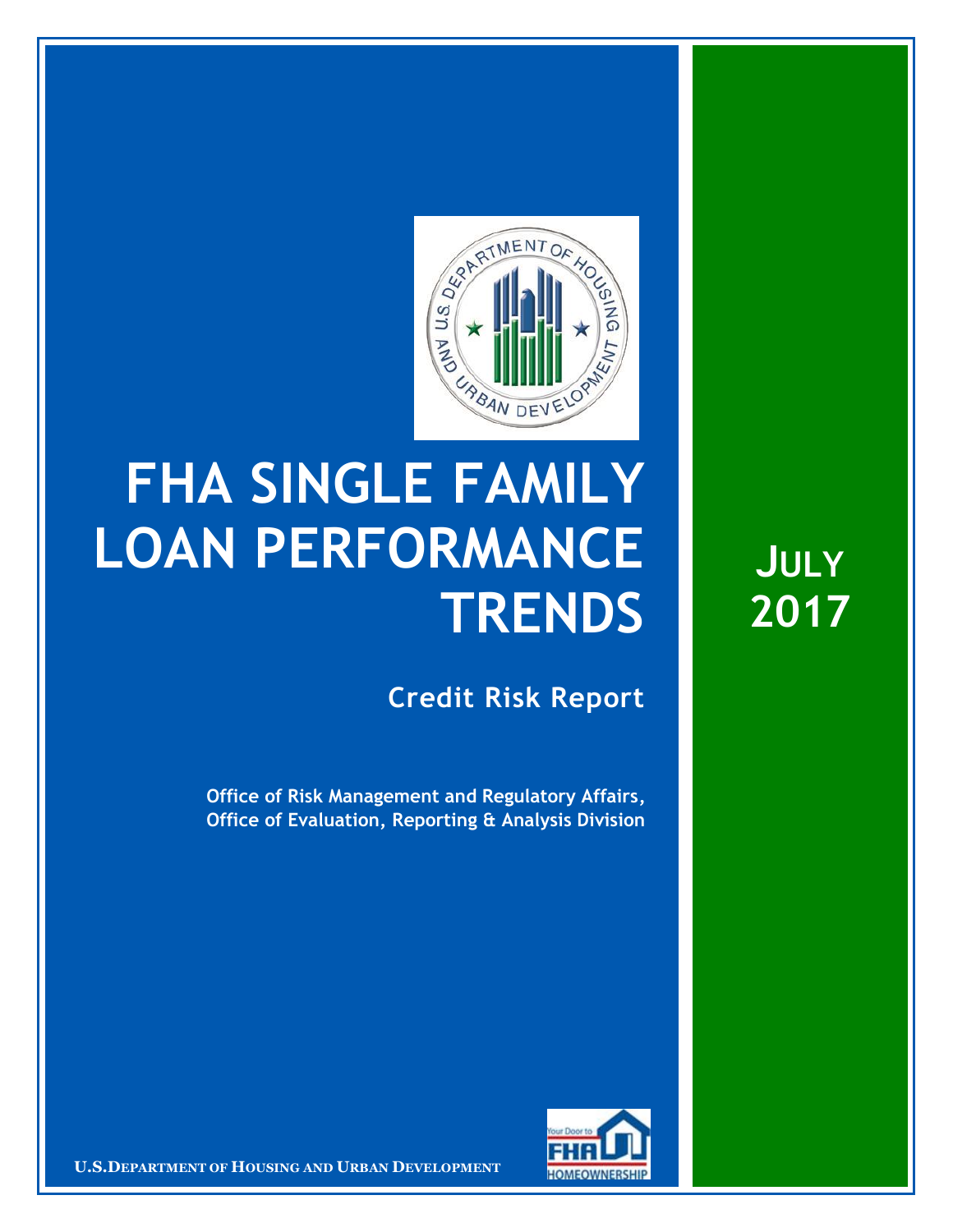## Table of Contents

## Table of Figures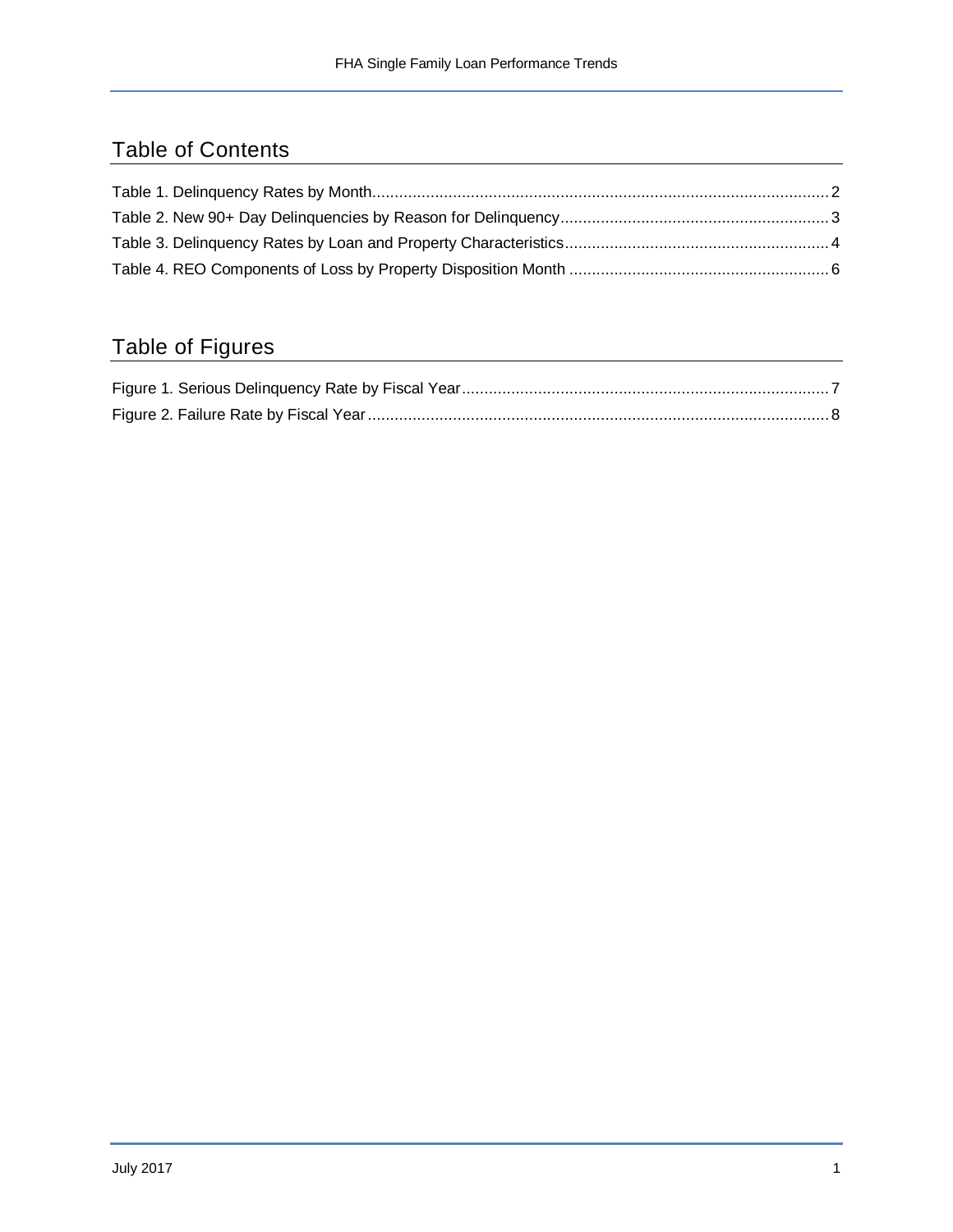<span id="page-2-0"></span>

|                                | Active<br>Insurance in |        | Delinquency Rates <sup>a</sup> (%) |                            | Exceptions <sup>b</sup> (%) | Serious    |                       |  |  |  |
|--------------------------------|------------------------|--------|------------------------------------|----------------------------|-----------------------------|------------|-----------------------|--|--|--|
|                                | Force                  |        |                                    |                            | In                          | In         | Delinquency           |  |  |  |
| Month                          | (EOM)                  | 30-day | 60-day                             | 90-day                     | Foreclosure                 | Bankruptcy | Rate <sup>c</sup> (%) |  |  |  |
| <b>Non-Seasonally Adjusted</b> |                        |        |                                    |                            |                             |            |                       |  |  |  |
| <b>Jul 2016</b>                | 7,824,682              | 4.74   | 1.52                               | 2.50                       | 1.59                        | 0.87       | 4.96                  |  |  |  |
| Aug                            | 7,834,822              | 4.49   | 1.54                               | 2.52                       | 1.55                        | 0.88       | 4.95                  |  |  |  |
| Sep                            | 7,838,495              | 4.48   | 1.57                               | 2.56                       | 1.50                        | 0.86       | 4.92                  |  |  |  |
| Oct                            | 7,840,261              | 4.55   | 1.60                               | 2.58                       | 1.47                        | 0.86       | 4.91                  |  |  |  |
| Nov                            | 7,839,269              | 4.74   | 1.64                               | 2.62                       | 1.46                        | 0.86       | 4.94                  |  |  |  |
| Dec                            | 7,842,834              | 5.04   | 1.69                               | 2.67                       | 1.46                        | 0.87       | 4.99                  |  |  |  |
| Jan 2017                       | 7,877,094              | 4.66   | 1.63                               | 2.62                       | 1.47                        | 0.87       | 4.97                  |  |  |  |
| Feb                            | 7,891,926              | 4.44   | 1.47                               | 2.49                       | 1.46                        | 0.86       | 4.81                  |  |  |  |
| Mar                            | 7,904,390              | 3.68   | 1.23                               | 2.21                       | 1.47                        | 0.86       | 4.54                  |  |  |  |
| Apr                            | 7,917,975              | 4.63   | 1.32                               | 2.17                       | 1.44                        | 0.86       | 4.47                  |  |  |  |
| May                            | 7,934,510              | 4.32   | 1.37                               | 2.09                       | 1.41                        | 0.86       | 4.36                  |  |  |  |
| Jun                            | 7,950,029              | 4.37   | 1.39                               | 2.07                       | 1.37                        | 0.85       | 4.28                  |  |  |  |
| Jul                            | 7,962,527              | 4.51   | 1.44                               | 2.08                       | 1.30                        | 0.82       | 4.20                  |  |  |  |
|                                |                        |        |                                    | <b>Seasonally Adjusted</b> |                             |            |                       |  |  |  |
| <b>Jul 2016</b>                | 7,824,682              | 4.98   | 1.54                               | 2.65                       | 1.63                        | 0.89       | 5.17                  |  |  |  |
| Aug                            | 7,834,822              | 4.28   | 1.52                               | 2.64                       | 1.63                        | 0.93       | 5.20                  |  |  |  |
| Sep                            | 7,838,495              | 4.17   | 1.45                               | 2.61                       | 1.55                        | 0.88       | 5.03                  |  |  |  |
| Oct                            | 7,840,261              | 4.55   | 1.52                               | 2.56                       | 1.49                        | 0.83       | 4.88                  |  |  |  |
| Nov                            | 7,839,269              | 4.47   | 1.52                               | 2.46                       | 1.48                        | 0.82       | 4.76                  |  |  |  |
| Dec                            | 7,842,834              | 4.67   | 1.51                               | 2.45                       | 1.46                        | 0.83       | 4.74                  |  |  |  |
| Jan 2017                       | 7,877,094              | 4.45   | 1.45                               | 2.34                       | 1.45                        | 0.85       | 4.64                  |  |  |  |
| Feb                            | 7,891,926              | 4.77   | 1.59                               | 2.35                       | 1.43                        | 0.85       | 4.64                  |  |  |  |
| Mar                            | 7,904,390              | 4.27   | 1.42                               | 2.28                       | 1.43                        | 0.87       | 4.58                  |  |  |  |
| Apr                            | 7,917,975              | 5.04   | 1.52                               | 2.26                       | 1.44                        | 0.86       | 4.56                  |  |  |  |
| May                            | 7,934,510              | 4.48   | 1.49                               | 2.15                       | 1.43                        | 0.87       | 4.46                  |  |  |  |
| Jun                            | 7,950,029              | 4.39   | 1.44                               | 2.15                       | 1.37                        | 0.84       | 4.36                  |  |  |  |
| Jul                            | 7,962,527              | 4.50   | 1.45                               | 2.19                       | 1.30                        | 0.82       | 4.31                  |  |  |  |

EOM = end of month.

<sup>a</sup> The 90-day category includes all loans that are at least 3 months delinquent excluding those loans in foreclosure or bankruptcy processing. Included in the delinquency counts are loans under active consideration for loss mitigation foreclosure avoidance.

**bExceptions are counted separately from delinquencies, regardless of the length of the delinquency period.** 

 $\textdegree$  Serious delinquency rates are the sum of 90-day delinquencies plus in-foreclosures and in-bankruptcies.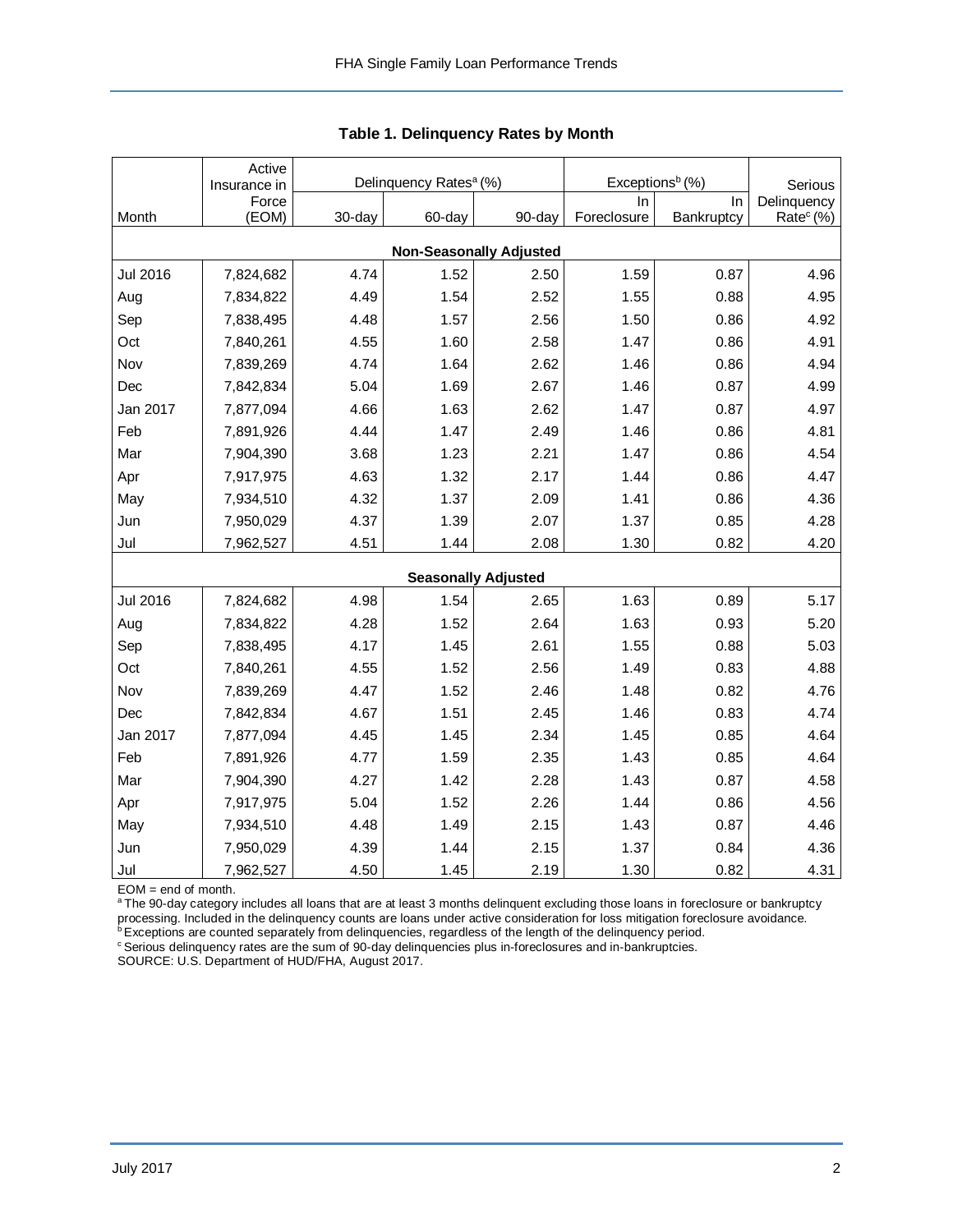|                                   |                              | Share by Reason for Delinquency (%) |            |                          |                                                              |                                |                      |                    |  |  |  |
|-----------------------------------|------------------------------|-------------------------------------|------------|--------------------------|--------------------------------------------------------------|--------------------------------|----------------------|--------------------|--|--|--|
| <b>Fiscal Year</b><br>and Quarter | New 90+ Day<br>Delinquencies | Reduction<br>of Income              | Unemployed | Excessive<br>Obligations | Death or<br>Illness of<br>Principal<br>Borrower<br>or Family | Marital<br><b>Difficulties</b> | <b>No</b><br>Contact | Other <sup>a</sup> |  |  |  |
| 2011 Q1                           | 133,710                      | 37.72                               | 9.67       | 16.37                    | 9.50                                                         | 4.59                           | 12.92                | 9.22               |  |  |  |
| 2011 Q2                           | 117,908                      | 37.31                               | 10.23      | 16.08                    | 10.14                                                        | 4.52                           | 12.03                | 9.68               |  |  |  |
| 2011 Q3                           | 99,256                       | 36.67                               | 10.42      | 16.47                    | 10.65                                                        | 4.88                           | 10.80                | 10.12              |  |  |  |
| 2011 Q4                           | 133,829                      | 37.30                               | 10.24      | 17.49                    | 10.94                                                        | 4.76                           | 9.40                 | 9.88               |  |  |  |
| 2012 Q1                           | 158,092                      | 36.53                               | 9.47       | 19.13                    | 11.08                                                        | 4.50                           | 9.28                 | 10.01              |  |  |  |
| 2012 Q2                           | 114,762                      | 37.13                               | 10.00      | 17.60                    | 11.35                                                        | 4.76                           | 8.58                 | 10.58              |  |  |  |
| 2012 Q3                           | 101,467                      | 36.77                               | 9.72       | 17.56                    | 11.68                                                        | 4.97                           | 8.38                 | 10.92              |  |  |  |
| 2012 Q4                           | 125,200                      | 36.77                               | 9.50       | 18.07                    | 11.85                                                        | 4.65                           | 8.14                 | 11.01              |  |  |  |
| 2013 Q1                           | 124,359                      | 36.17                               | 9.00       | 18.46                    | 12.01                                                        | 4.65                           | 8.22                 | 11.49              |  |  |  |
| 2013 Q2                           | 104,165                      | 35.79                               | 8.80       | 18.03                    | 12.22                                                        | 4.52                           | 8.20                 | 12.44              |  |  |  |
| 2013 Q3                           | 86,810                       | 35.92                               | 8.29       | 18.10                    | 12.36                                                        | 4.59                           | 8.49                 | 12.27              |  |  |  |
| 2013 Q4                           | 105,090                      | 36.28                               | 8.30       | 19.08                    | 12.38                                                        | 4.58                           | 8.75                 | 10.64              |  |  |  |
| 2014 Q1                           | 112,099                      | 35.28                               | 7.92       | 20.46                    | 12.17                                                        | 4.46                           | 9.26                 | 10.45              |  |  |  |
| 2014 Q2                           | 93,183                       | 34.72                               | 8.04       | 19.66                    | 11.79                                                        | 4.32                           | 10.74                | 10.73              |  |  |  |
| 2014 Q3                           | 80,881                       | 33.28                               | 7.93       | 19.87                    | 12.27                                                        | 4.36                           | 11.33                | 10.96              |  |  |  |
| 2014 Q4                           | 101,850                      | 32.45                               | 7.53       | 20.94                    | 12.61                                                        | 4.42                           | 11.44                | 10.61              |  |  |  |
| 2015 Q1                           | 106,665                      | 31.77                               | 6.99       | 21.98                    | 12.68                                                        | 4.22                           | 11.67                | 10.70              |  |  |  |
| 2015 Q2                           | 82,866                       | 32.13                               | 7.15       | 21.63                    | 12.55                                                        | 4.20                           | 11.52                | 10.82              |  |  |  |
| 2015 Q3                           | 71,869                       | 30.82                               | 6.69       | 21.39                    | 12.66                                                        | 4.23                           | 13.11                | 11.11              |  |  |  |
| 2015 Q4                           | 88,263                       | 30.50                               | 6.66       | 22.23                    | 12.75                                                        | 3.98                           | 12.18                | 11.71              |  |  |  |
| 2016 Q1                           | 92,607                       | 30.54                               | 6.55       | 22.56                    | 12.93                                                        | 4.03                           | 11.43                | 11.96              |  |  |  |
| 2016 Q2                           | 78,978                       | 30.13                               | 6.90       | 22.74                    | 12.78                                                        | 3.90                           | 11.94                | 11.61              |  |  |  |
| 2016 Q3                           | 66,500                       | 30.58                               | 7.04       | 23.17                    | 13.33                                                        | 4.12                           | 10.79                | 10.96              |  |  |  |
| 2016 Q4                           | 85,289                       | 31.38                               | 7.70       | 23.76                    | 13.16                                                        | 3.95                           | 9.72                 | 10.32              |  |  |  |
| 2017 Q1                           | 94,958                       | 30.45                               | 7.73       | 24.17                    | 13.14                                                        | 3.71                           | 9.57                 | 11.25              |  |  |  |
| 2017 Q2                           | 75,376                       | 29.98                               | 8.32       | 24.03                    | 13.25                                                        | 3.69                           | 10.52                | 10.21              |  |  |  |
| 2017 Q3                           | 65,531                       | 27.87                               | 8.13       | 23.66                    | 13.65                                                        | 3.51                           | 12.03                | 11.15              |  |  |  |
| 2017 Q4-Jul                       | 26,317                       | 25.04                               | 7.60       | 22.96                    | 11.93                                                        | 3.37                           | 16.33                | 12.76              |  |  |  |

<span id="page-3-0"></span>**Table 2. New 90+ Day Delinquencies by Reason for Delinquency**

a Includes abandonment of property, distant employment transfer, neighborhood problems, property problems, inability to sell or rent property, military service, business failure, casualty loss, energy-environment cost, servicing problems, payment adjustment, payment dispute, and transfer of ownership pending fraud and incarceration.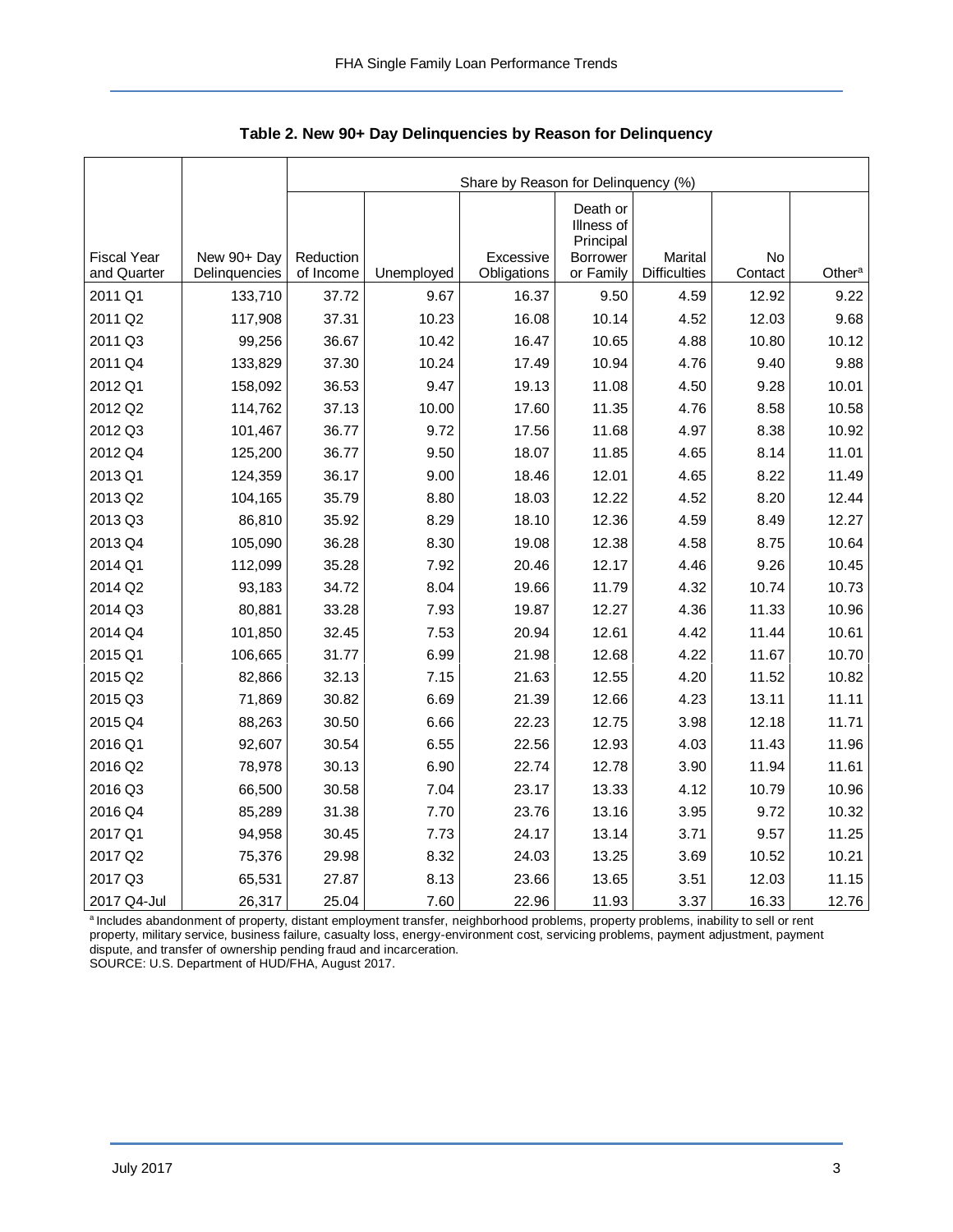<span id="page-4-0"></span>

|                           |                                   | Rates of Active Loan Counts (%) |        |        |         |                   |                         |                                  |  |  |  |
|---------------------------|-----------------------------------|---------------------------------|--------|--------|---------|-------------------|-------------------------|----------------------------------|--|--|--|
|                           |                                   |                                 |        |        |         |                   |                         |                                  |  |  |  |
|                           | <b>IIF</b><br>Shares <sup>a</sup> | All Past<br>Dueb                | 30-Day | 60-Day | 90+ Day | In<br>Foreclosure | <b>In</b><br>Bankruptcy | Delinquency<br>Rate <sup>c</sup> |  |  |  |
| <b>Loan Purpose</b>       |                                   |                                 |        |        |         |                   |                         |                                  |  |  |  |
| All Active Loans          | 7,962,527                         | 10.15                           | 4.51   | 1.44   | 2.08    | 1.30              | 0.82                    | 4.20                             |  |  |  |
| Purchase                  | 66.62                             | 10.95                           | 4.94   | 1.63   | 2.27    | 1.26              | 0.85                    | 4.38                             |  |  |  |
| Refinance                 | 33.38                             | 8.55                            | 3.64   | 1.07   | 1.70    | 1.37              | 0.76                    | 3.84                             |  |  |  |
| Refinance                 |                                   |                                 |        |        |         |                   |                         |                                  |  |  |  |
| Refinance Loans           | 2,657,540                         | 8.55                            | 3.64   | 1.07   | 1.70    | 1.37              | 0.76                    | 3.84                             |  |  |  |
| Conventional              | 33.46                             | 10.36                           | 4.19   | 1.27   | 2.08    | 1.88              | 0.93                    | 4.90                             |  |  |  |
| No Cash Out               | 21.58                             | 10.09                           | 4.12   | 1.26   | 2.04    | 1.75              | 0.92                    | 4.71                             |  |  |  |
| Cash Out                  | 11.88                             | 10.84                           | 4.32   | 1.28   | 2.16    | 2.12              | 0.96                    | 5.24                             |  |  |  |
| <b>FHA</b>                | 10.38                             | 6.67                            | 3.05   | 0.88   | 1.28    | 0.87              | 0.60                    | 2.74                             |  |  |  |
| No Cash Out               | 6.27                              | 6.60                            | 3.04   | 0.88   | 1.23    | 0.82              | 0.62                    | 2.68                             |  |  |  |
| Cash Out                  | 4.11                              | 6.78                            | 3.05   | 0.89   | 1.34    | 0.94              | 0.56                    | 2.84                             |  |  |  |
| Streamline                | 56.16                             | 7.82                            | 3.42   | 0.98   | 1.56    | 1.16              | 0.69                    | 3.41                             |  |  |  |
| Credit Score Ranged       |                                   |                                 |        |        |         |                   |                         |                                  |  |  |  |
| Loans with Credit Scores  | 5,967,438                         | 9.81                            | 4.42   | 1.40   | 2.03    | 1.19              | 0.77                    | 4.00                             |  |  |  |
| < 500                     | 0.15                              | 32.39                           | 10.70  | 4.22   | 7.86    | 5.80              | 3.80                    | 17.46                            |  |  |  |
| 500-579                   | 2.14                              | 31.90                           | 11.71  | 4.54   | 7.30    | 4.98              | 3.38                    | 15.66                            |  |  |  |
| 580-619                   | 6.93                              | 22.03                           | 9.12   | 3.20   | 4.78    | 3.01              | 1.93                    | 9.71                             |  |  |  |
| 620-659                   | 29.74                             | 14.28                           | 6.57   | 2.11   | 2.97    | 1.52              | 1.12                    | 5.61                             |  |  |  |
| 660-719                   | 39.51                             | 6.85                            | 3.27   | 0.94   | 1.35    | 0.81              | 0.47                    | 2.64                             |  |  |  |
| 720-850                   | 21.53                             | 2.79                            | 1.28   | 0.34   | 0.53    | 0.45              | 0.19                    | 1.17                             |  |  |  |
| <b>Fiscal Year Cohort</b> |                                   |                                 |        |        |         |                   |                         |                                  |  |  |  |
| <b>All Cohorts</b>        | 7,962,527                         | 10.15                           | 4.51   | 1.44   | 2.08    | 1.30              | 0.82                    | 4.20                             |  |  |  |
| pre-2004                  | 8.40                              | 15.95                           | 6.87   | 2.48   | 3.13    | 2.08              | 1.38                    | 6.60                             |  |  |  |
| 2004                      | 2.20                              | 17.05                           | 7.24   | 2.55   | 3.30    | 2.40              | 1.56                    | 7.25                             |  |  |  |
| 2005                      | 1.57                              | 19.27                           | 7.73   | 2.84   | 3.86    | 3.01              | 1.84                    | 8.71                             |  |  |  |
| 2006                      | 1.24                              | 22.88                           | 8.60   | 3.24   | 4.75    | 4.10              | 2.19                    | 11.04                            |  |  |  |
| 2007                      | 1.19                              | 26.82                           | 9.38   | 3.45   | 6.29    | 5.06              | 2.63                    | 13.98                            |  |  |  |
| 2008                      | 2.83                              | 27.14                           | 9.70   | 3.42   | 6.14    | 5.23              | 2.65                    | 14.02                            |  |  |  |
| 2009                      | 6.26                              | 17.74                           | 6.82   | 2.27   | 3.74    | 3.24              | 1.67                    | 8.65                             |  |  |  |
| 2010                      | 8.08                              | 12.44                           | 5.22   | 1.67   | 2.55    | 1.87              | 1.14                    | 5.56                             |  |  |  |
| 2011                      | 6.49                              | 10.23                           | 4.43   | 1.43   | 2.09    | 1.35              | 0.94                    | 4.37                             |  |  |  |
| 2012                      | 7.91                              | 8.40                            | 3.75   | 1.20   | 1.71    | 0.94              | 0.78                    | 3.44                             |  |  |  |
| 2013                      | 10.92                             | 6.97                            | 3.21   | 0.96   | 1.44    | 0.75              | 0.62                    | 2.80                             |  |  |  |
| 2014                      | 5.47                              | 10.81                           | 4.97   | 1.52   | 2.37    | 1.12              | 0.83                    | 4.32                             |  |  |  |
| 2015                      | 10.31                             | 8.27                            | 4.09   | 1.22   | 1.87    | 0.61              | 0.48                    | 2.96                             |  |  |  |
| 2016                      | 14.17                             | 5.86                            | 3.33   | 0.94   | 1.12    | 0.27              | 0.20                    | 1.59                             |  |  |  |
| 2017                      | 12.96                             | 2.17                            | 1.61   | 0.31   | 0.20    | 0.02              | 0.02                    | 0.24                             |  |  |  |

## **Table 3. Delinquency Rates by Loan and Property Characteristics**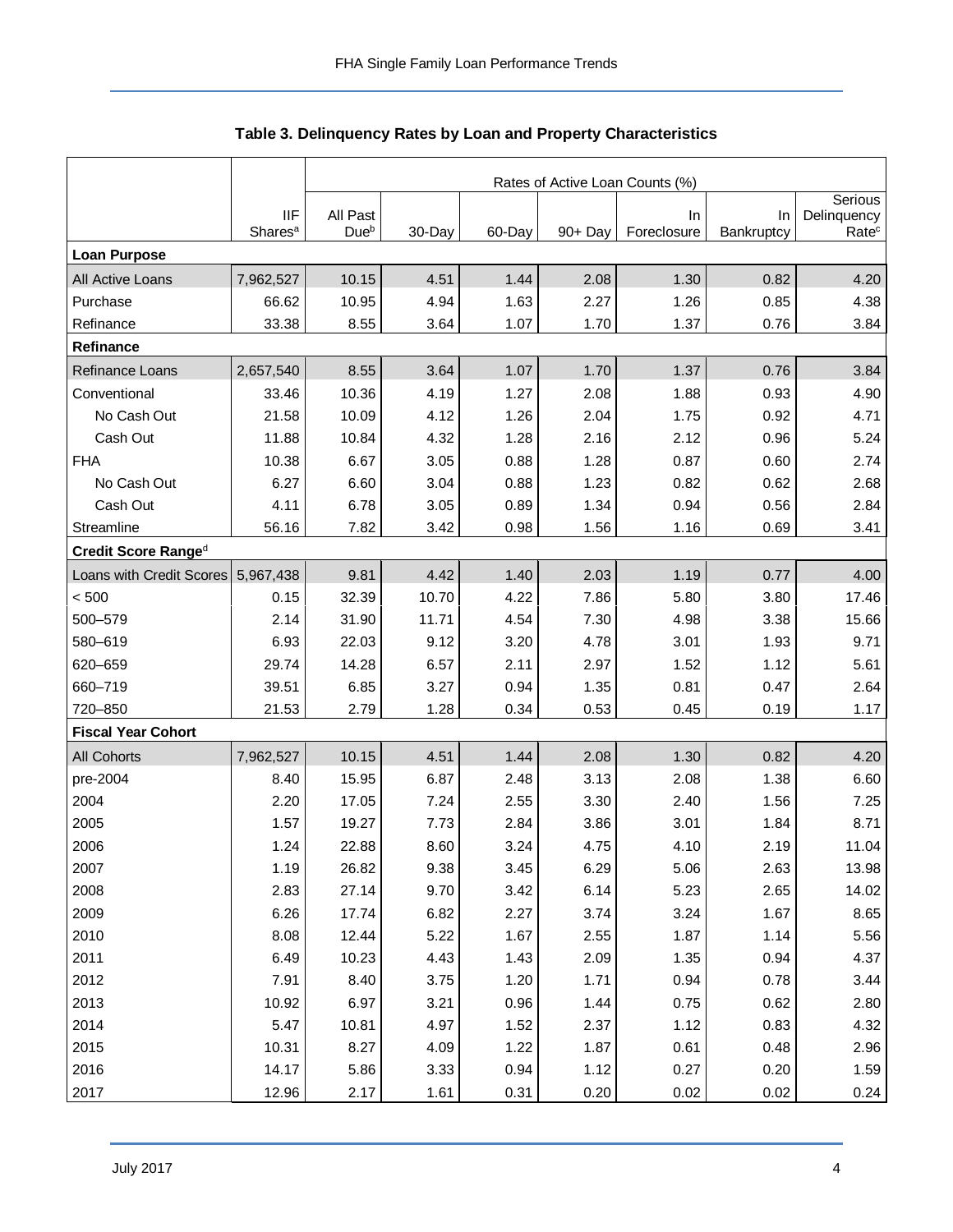|                                             |                     | Rates of Active Loan Counts (%) |        |        |            |             |            |                   |  |  |
|---------------------------------------------|---------------------|---------------------------------|--------|--------|------------|-------------|------------|-------------------|--|--|
|                                             |                     |                                 |        |        |            |             |            | Serious           |  |  |
|                                             | <b>IIF</b>          | All Past                        |        |        |            | <b>In</b>   | In         | Delinquency       |  |  |
|                                             | Shares <sup>a</sup> | Due <sup>b</sup>                | 30-Day | 60-Day | $90 +$ Dav | Foreclosure | Bankruptcy | Rate <sup>c</sup> |  |  |
| Loan Amount at Origination (\$ thousands)   |                     |                                 |        |        |            |             |            |                   |  |  |
| All Loan Amounts                            | 7,962,527           | 10.15                           | 4.51   | 1.44   | 2.08       | 1.30        | 0.82       | 4.20              |  |  |
| < 50                                        | 3.30                | 12.57                           | 5.53   | 1.89   | 2.33       | 1.89        | 0.92       | 5.14              |  |  |
| $50 - 99$                                   | 23.72               | 11.79                           | 5.24   | 1.70   | 2.23       | 1.61        | 1.00       | 4.85              |  |  |
| 100-149                                     | 28.46               | 10.61                           | 4.75   | 1.53   | 2.13       | 1.24        | 0.94       | 4.32              |  |  |
| 150-199                                     | 19.76               | 9.43                            | 4.24   | 1.32   | 1.98       | 1.12        | 0.77       | 3.87              |  |  |
| 200-249                                     | 11.26               | 8.46                            | 3.77   | 1.16   | 1.87       | 1.05        | 0.61       | 3.54              |  |  |
| 250-399                                     | 11.18               | 8.42                            | 3.62   | 1.11   | 1.98       | 1.18        | 0.53       | 3.69              |  |  |
| 400-499                                     | 1.43                | 7.45                            | 3.00   | 0.94   | 1.93       | 1.15        | 0.42       | 3.50              |  |  |
| >499                                        | 0.90                | 6.29                            | 2.40   | 0.81   | 1.62       | 1.11        | 0.35       | 3.08              |  |  |
| <b>Property Type</b>                        |                     |                                 |        |        |            |             |            |                   |  |  |
| All Property Types                          | 7,962,527           | 10.15                           | 4.51   | 1.44   | 2.08       | 1.30        | 0.82       | 4.20              |  |  |
| Detached                                    | 86.60               | 10.12                           | 4.57   | 1.45   | 2.06       | 1.20        | 0.83       | 4.09              |  |  |
| Manufactured Housing                        | 3.14                | 13.07                           | 5.30   | 1.65   | 2.53       | 2.45        | 1.14       | 6.12              |  |  |
| 2-4 Units                                   | 2.00                | 10.22                           | 3.36   | 1.16   | 2.21       | 2.91        | 0.58       | 5.70              |  |  |
| Condo                                       | 3.45                | 7.21                            | 2.81   | 0.93   | 1.54       | 1.36        | 0.57       | 3.46              |  |  |
| Townhouse                                   | 4.82                | 10.85                           | 4.50   | 1.53   | 2.42       | 1.64        | 0.76       | 4.82              |  |  |
| <b>Purchase Loan Type</b>                   |                     |                                 |        |        |            |             |            |                   |  |  |
| All Purchase Loans                          | 5,304,292           | 10.95                           | 4.94   | 1.63   | 2.27       | 1.26        | 0.85       | 4.38              |  |  |
| Repeat                                      | 18.49               | 8.78                            | 4.08   | 1.24   | 1.71       | 1.04        | 0.71       | 3.45              |  |  |
| First-time                                  | 81.51               | 11.44                           | 5.14   | 1.71   | 2.40       | 1.31        | 0.89       | 4.59              |  |  |
| Seller-Funded Down Payment Assistance (DPA) |                     |                                 |        |        |            |             |            |                   |  |  |
| All Sources of Funds                        | 7,962,527           | 10.15                           | 4.51   | 1.44   | 2.08       | 1.30        | 0.82       | 4.20              |  |  |
| Non-DPA                                     | 97.39               | 9.77                            | 4.38   | 1.38   | 1.99       | 1.24        | 0.77       | 4.00              |  |  |
| <b>DPA</b>                                  | 2.61                | 24.31                           | 9.18   | 3.56   | 5.40       | 3.42        | 2.75       | 11.57             |  |  |
|                                             |                     |                                 |        |        |            |             |            |                   |  |  |

**Table 3. Delinquency Rates by Loan and Property Characteristics**

IIF = insurance in force.

<sup>a</sup> For each subpanel, the loan shares sum to 100%. However, in some of the subpanels, the total loans in the analysis do not sum to 100% of IIF. For example, the IIF shares for refinance loans sum to 100% of refinance loans. Streamline refinance loans are not included in the Credit Score Range analysis; the IIF shares in that panel, add to 100% of fully-underwritten loans.

**b** Includes all loans 30 or more days past due, including those in bankruptcy or foreclosure.

<sup>c</sup> Includes all loans 90 days past due plus all in-bankruptcy and in-foreclosure cases.

d Credit score reporting began in May 2004 but was not mandatory until July 2008. Streamline refinance loans do not require credit score reporting.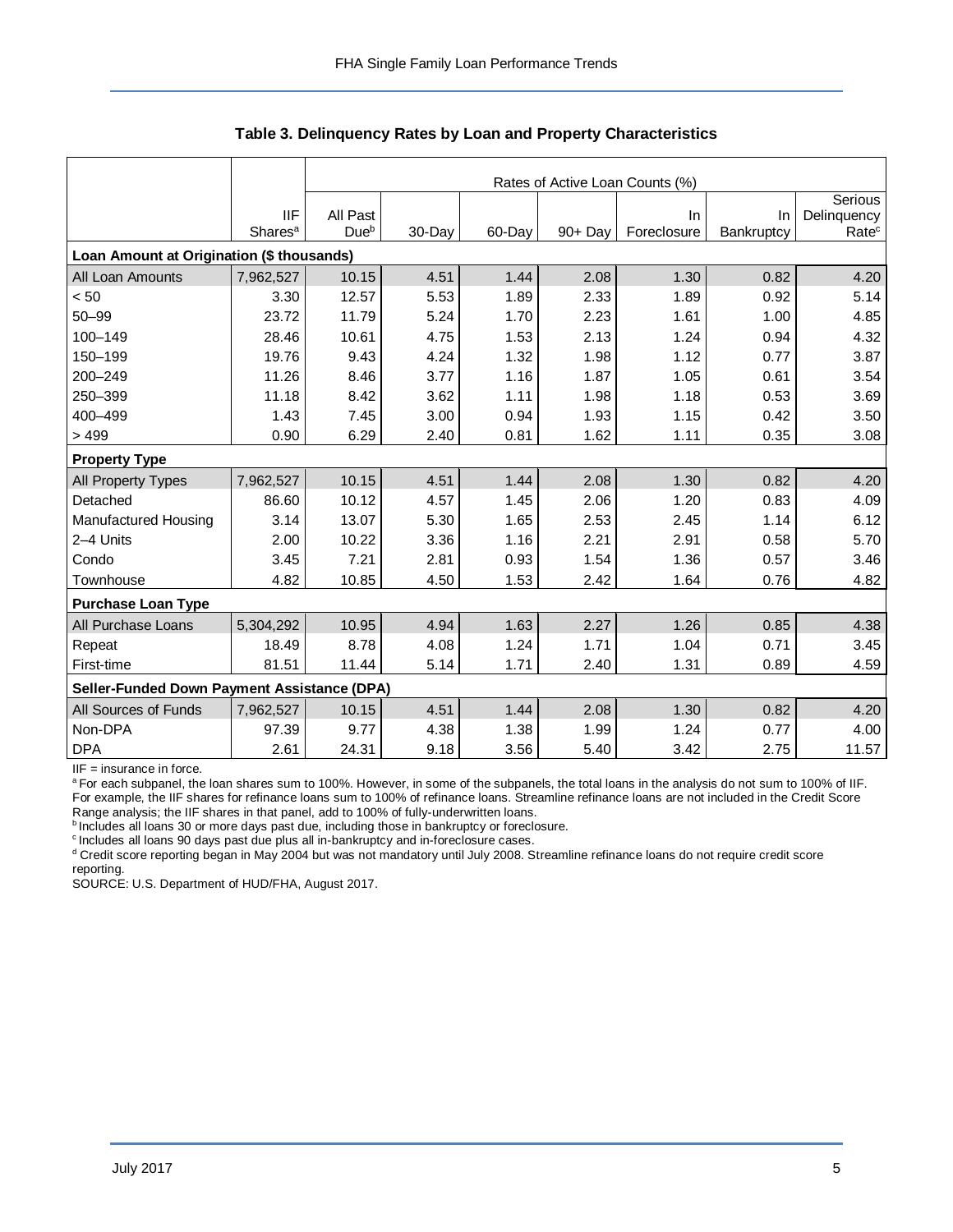<span id="page-6-0"></span>

|                                                         | 2017    |         |         |         |                               |                         | 2016    |         |         |         |         |         |         |
|---------------------------------------------------------|---------|---------|---------|---------|-------------------------------|-------------------------|---------|---------|---------|---------|---------|---------|---------|
| <b>Disposition Month</b>                                | Jun     | May     | Apr     | Mar     | Feb                           | Jan                     | Dec     | Nov     | Oct     | Sep     | Aug     | Jul     | Jun     |
| Loss Components as Percentage of Defaulted Loan Balance |         |         |         |         |                               |                         |         |         |         |         |         |         |         |
| Claim Expenses <sup>a</sup>                             | 17.78   | 18.44   | 18.67   | 18.34   | 18.67                         | 18.05                   | 17.44   | 18.21   | 18.29   | 17.90   | 18.50   | 17.66   | 17.11   |
| Holding Costsb                                          | 4.65    | 4.76    | 5.30    | 4.80    | 4.73                          | 4.83                    | 4.91    | 4.81    | 4.96    | 4.92    | 4.97    | 4.85    | 5.17    |
| Loss on Collateral <sup>c</sup>                         | 29.30   | 29.16   | 29.22   | 31.61   | 33.49                         | 32.31                   | 31.09   | 31.68   | 32.65   | 31.39   | 31.48   | 28.88   | 27.55   |
| Sales Expense                                           | 4.37    | 4.55    | 4.66    | 4.39    | 4.29                          | 4.40                    | 4.33    | 4.30    | 4.20    | 4.24    | 4.36    | 4.55    | 4.71    |
| Program Discounts <sup>d</sup>                          | 0.15    | 0.13    | 0.19    | 0.15    | 0.15                          | 0.17                    | 0.11    | 0.14    | 0.14    | 0.11    | 0.18    | 0.13    | 0.26    |
| Net Loss Rate <sup>e</sup>                              | 51.88   | 52.76   | 54.86   | 57.28   | 59.82                         | 58.32                   | 56.45   | 58.17   | 58.75   | 57.77   | 58.69   | 55.19   | 53.93   |
| Average Amount (\$)                                     |         |         |         |         |                               |                         |         |         |         |         |         |         |         |
| Average Dollar Loss                                     | 62,478  | 63,814  | 67,559  | 69,286  | 70,837                        | 68,587                  | 66,678  | 69,041  | 68,378  | 67,310  | 67,149  | 62,611  | 65,232  |
| Average Unpaid Balance                                  | 120,430 | 120,954 | 123,159 | 120,951 | 118,409                       | 117,608                 | 118,126 | 118,684 | 116,392 | 116,512 | 114,422 | 113,442 | 120,945 |
|                                                         |         |         |         |         |                               | <b>Occurrence Count</b> |         |         |         |         |         |         |         |
| Number of Dispositions                                  | 2,803   | 3,653   | 3,525   | 4,508   | 3,632                         | 3,626                   | 4,188   | 4,192   | 4,519   | 4,769   | 4,633   | 3,380   | 3,377   |
| <b>Number of Discounts</b>                              | 14      | 14      | 19      | 24      | 14                            | 18                      | 11      | 14      | 19      | 17      | 27      | 14      | 21      |
| <b>Stage</b>                                            |         |         |         |         | <b>Average Time in Months</b> |                         |         |         |         |         |         |         |         |
| Delinquencyf                                            | 13.3    | 13.2    | 13.2    | 13.2    | 13.3                          | 12.9                    | 13.1    | 13.3    | 12.8    | 12.7    | 12.9    | 12.8    | 12.9    |
| Foreclosure <sup>g</sup>                                | 13.4    | 13.5    | 14.0    | 13.5    | 13.4                          | 12.7                    | 12.3    | 13.1    | 12.9    | 13.1    | 12.9    | 12.3    | 12.7    |
| Deed Transferh                                          | 12.0    | 12.2    | 12.0    | 11.9    | 12.0                          | 11.5                    | 12.0    | 11.8    | 11.7    | 11.5    | 12.0    | 11.7    | 11.4    |
| <b>REO</b>                                              | 4.6     | 4.7     | 4.9     | 5.1     | 5.1                           | 5.1                     | 5.0     | 5.0     | 5.0     | 4.8     | 4.7     | 4.4     | 4.1     |
| <b>All Stages</b>                                       | 43.2    | 43.5    | 43.9    | 43.5    | 43.8                          | 42.1                    | 42.4    | 43.1    | 42.5    | 42.1    | 42.5    | 41.2    | 41.0    |

**Table 4. REO Components of Loss by Property Disposition Month**

<sup>a</sup> Includes interest on principal.

b Management, maintenance, repairs, administration, and security, net of rent and other income.

<sup>c</sup> Value when foreclosed (UPB) minus value received in REO; does not include Streamline refinances.

 $d$  Rate over all dispositions; effect is greater in the cases where a discount actually is given.

e Profit (loss) divided by Unpaid Principal Balance (UPB). The listed cost categories are not exhaustive, and they will not sum to the loss rate.

<sup>f</sup> First missed payment to date foreclosure initiated.

<sup>g</sup> Initiation of foreclosure proceedings to auction date.

h Auction date to HUD acquisition date.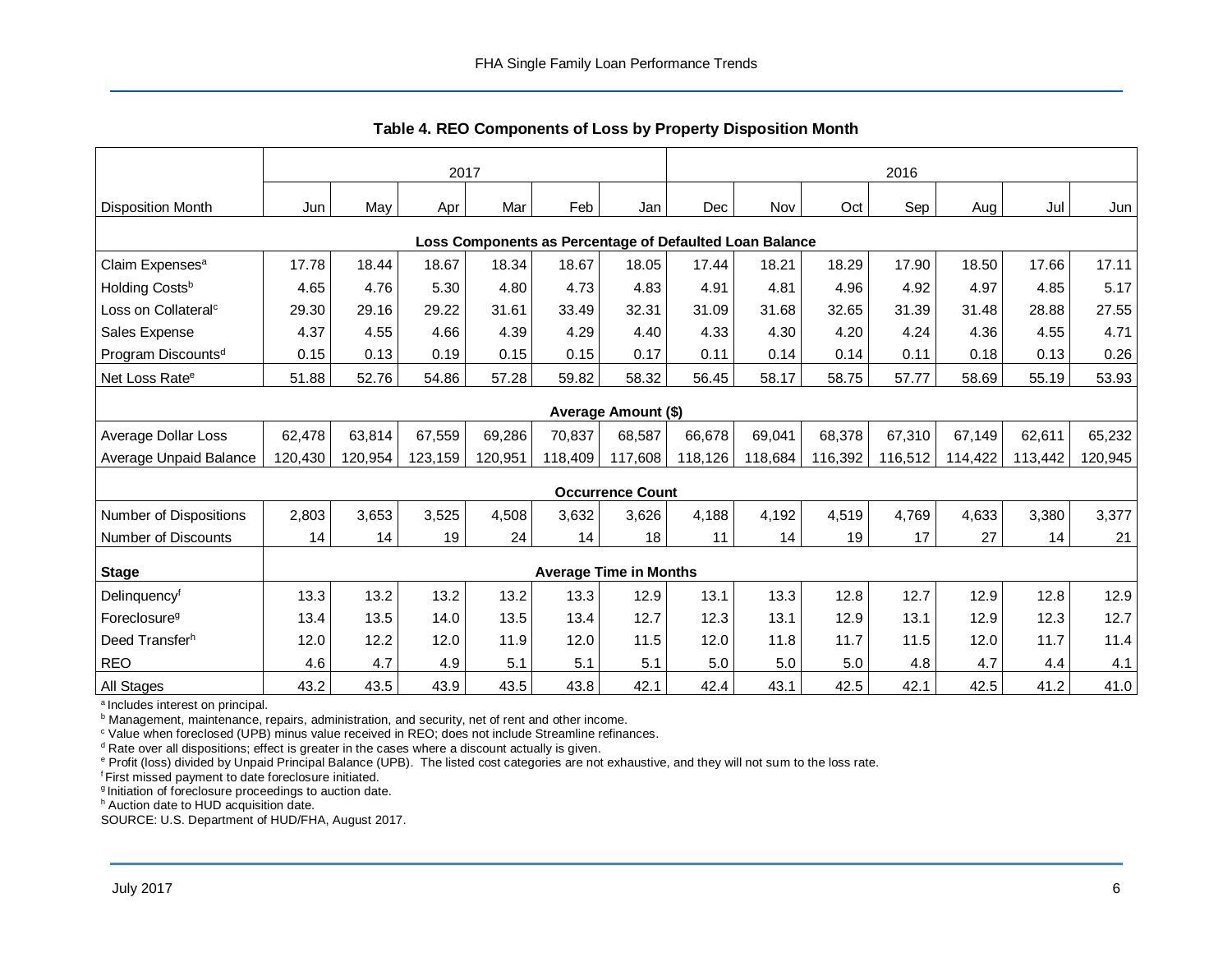**Figure 1. Serious Delinquency Rate by Fiscal Year**

<span id="page-7-0"></span>

NOTE: The FY 2009 cohort is separated into two parts, representing loan originations from October through March in 2009-1 and loan originations from April through September in 2009-2. The last six months of the origination period have been removed to ensure seasoning of loans. SOURCE: U.S. Department of HUD/FHA, August 2017.